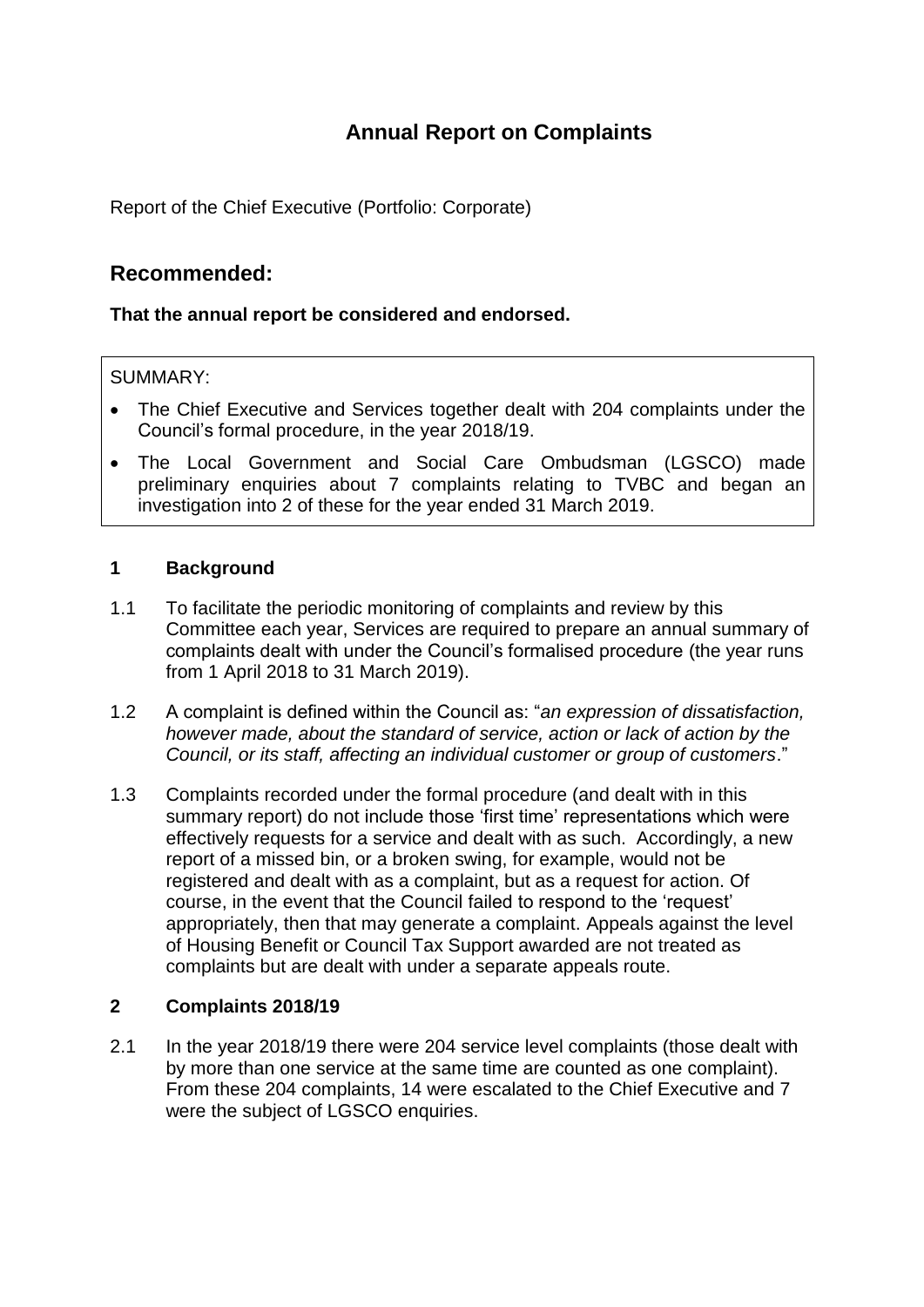

2.2 This year sees an increase of 15 complaints in the number of complaints received from the previous year (189 in 2017/18).

The number of complaints increased slightly this year after a decrease last year. The number remains relatively stable, despite the increase in housing and population in the borough, as shown below.

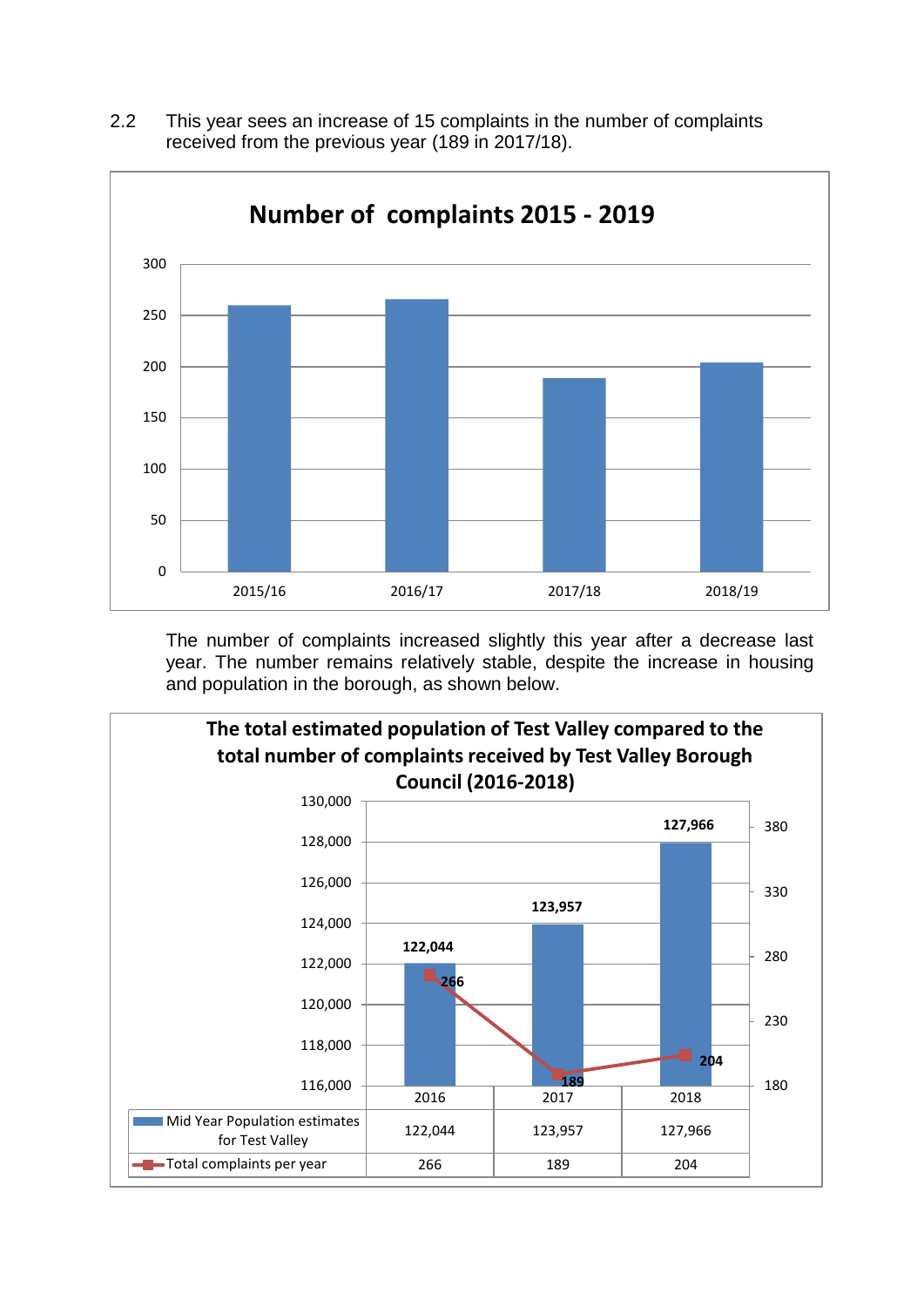- 2.3 Customer Service unit figures for the year indicate that they received over 75,740 telephone calls which has decreased from 86,100 the previous year. The number of face to face contacts for the year was 12,599, a decrease from 13,112 the previous year. The website received over 323,348 unique visitors for 2018/19. A unique visitor is an individual that uses the website, however an individual may use the website numerous times. Therefore, the number of times the site was entered better illustrates the use of the website and these totalled over 629,770 sessions for 2018/19. This has increased from 505,650 sessions in 2017/18.
- 2.4 The number of telephone contacts continues to decrease from previous years, and this can be attributed to self serve processes put in place to enable and encourage customers to do their business with the Council electronically. Overall, the total number of customer contacts via telephone or face to face for 2018/19 has reduced from the previous year.



2.5 The following table gives a breakdown of the number of complaints. At seminars arranged by the LGSCO, representatives of the Institute of Customer Service have previously advised on the Customer Satisfaction Index and accepted customer service industry standards. The number of our complaints account for less than 1% of overall transactions and this falls well within these industry standards.

| <b>Stage of complaints</b><br>process         | <b>Number of complaints</b> |
|-----------------------------------------------|-----------------------------|
| Service level                                 | 204                         |
| <b>Chief Executive escalations</b>            | 14 (from the 204 above)     |
| Local Government and<br>Social Care Ombudsman |                             |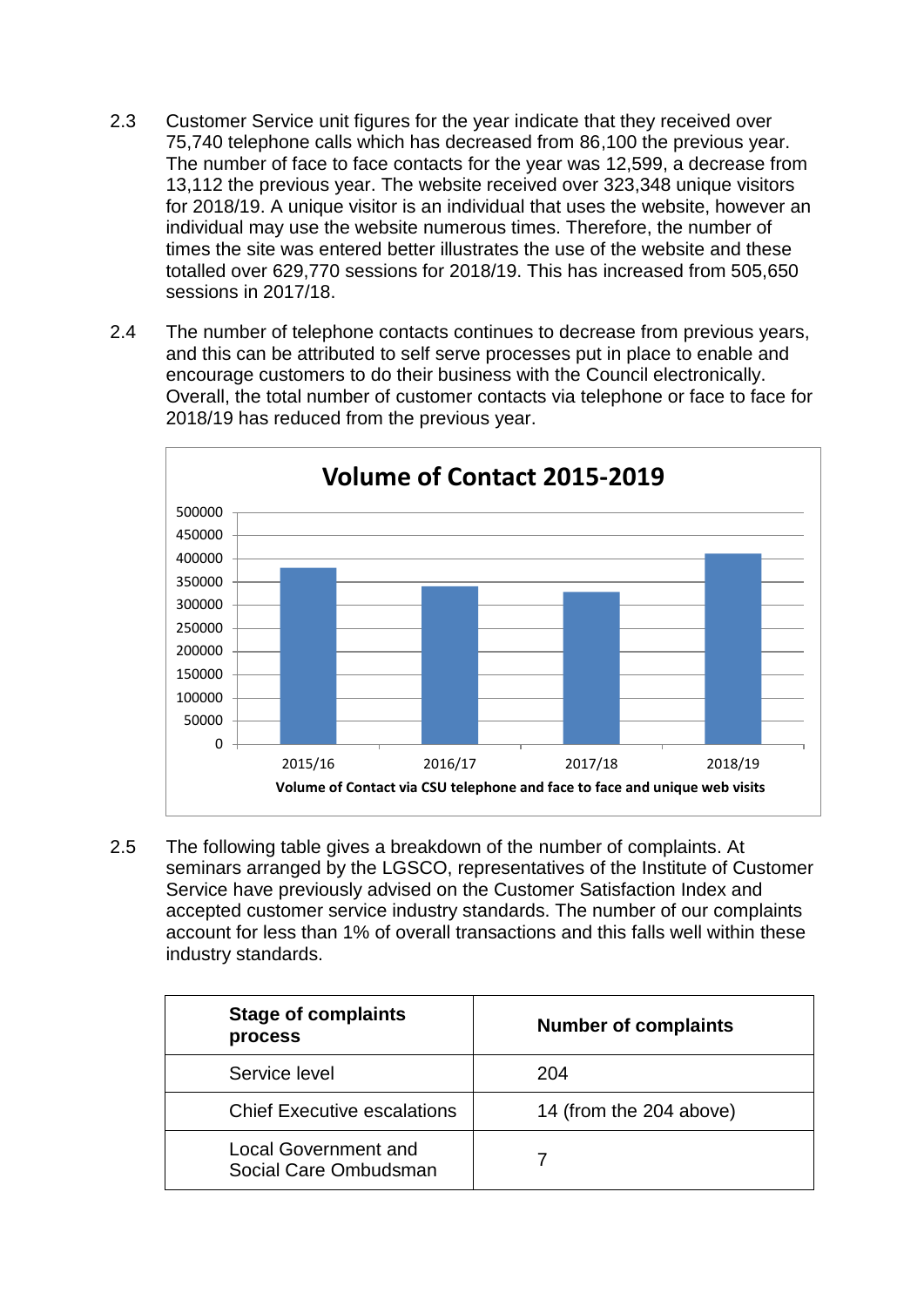- 2.6 The annual complaints logs contain personal information that should not be published. This corresponds with the Ombudsman's view that it is neither necessary, nor desirable, for the Council to make such details public. As a result the information provided in this report is largely statistical in nature. Councillors should refer to the Complaints and Communications Officer if they require more details about a specific case. Full details of all the complaints are available and these can be provided to committee members on request. However, this information is strictly confidential.
- 2.7 Specific Service Considerations

The number of complaints and compliments received can be broken down across the services as follows:

| <b>Service</b>                                                     | <b>Number of</b><br>complaints | As a % overall | <b>Compliments</b> |  |  |
|--------------------------------------------------------------------|--------------------------------|----------------|--------------------|--|--|
| <b>Environmental</b>                                               | 102                            | 50             | 126                |  |  |
| <b>Planning &amp; Building</b>                                     | 27                             | 13.24          | 38                 |  |  |
| <b>Estates and Economic</b>                                        | 26                             | 12.75          | $\overline{2}$     |  |  |
| <b>Revenues (incl CSU)</b>                                         | 23                             | 11.27          | 16                 |  |  |
| <b>Communities &amp; Leisure</b>                                   | 11                             | 5.39           | $\overline{7}$     |  |  |
| <b>Housing &amp;</b><br><b>Environmental Health</b>                | 6                              | 2.94           | $\mathbf 1$        |  |  |
| <b>Legal &amp; Democratic</b>                                      | $\overline{2}$                 | 0.98           | Not logged         |  |  |
| <b>Chief Executive</b>                                             | $\overline{2}$                 | 0.98           | Not logged         |  |  |
| <b>Finance</b>                                                     | 1                              | 0.49           | Not logged         |  |  |
|                                                                    |                                |                |                    |  |  |
| <b>Cross Service</b>                                               | $\overline{4}$                 | 1.96           | n/a                |  |  |
|                                                                    |                                |                |                    |  |  |
| <b>CEX escalations from</b><br>the 204 service level<br>complaints | 14                             | 6.86           | n/a                |  |  |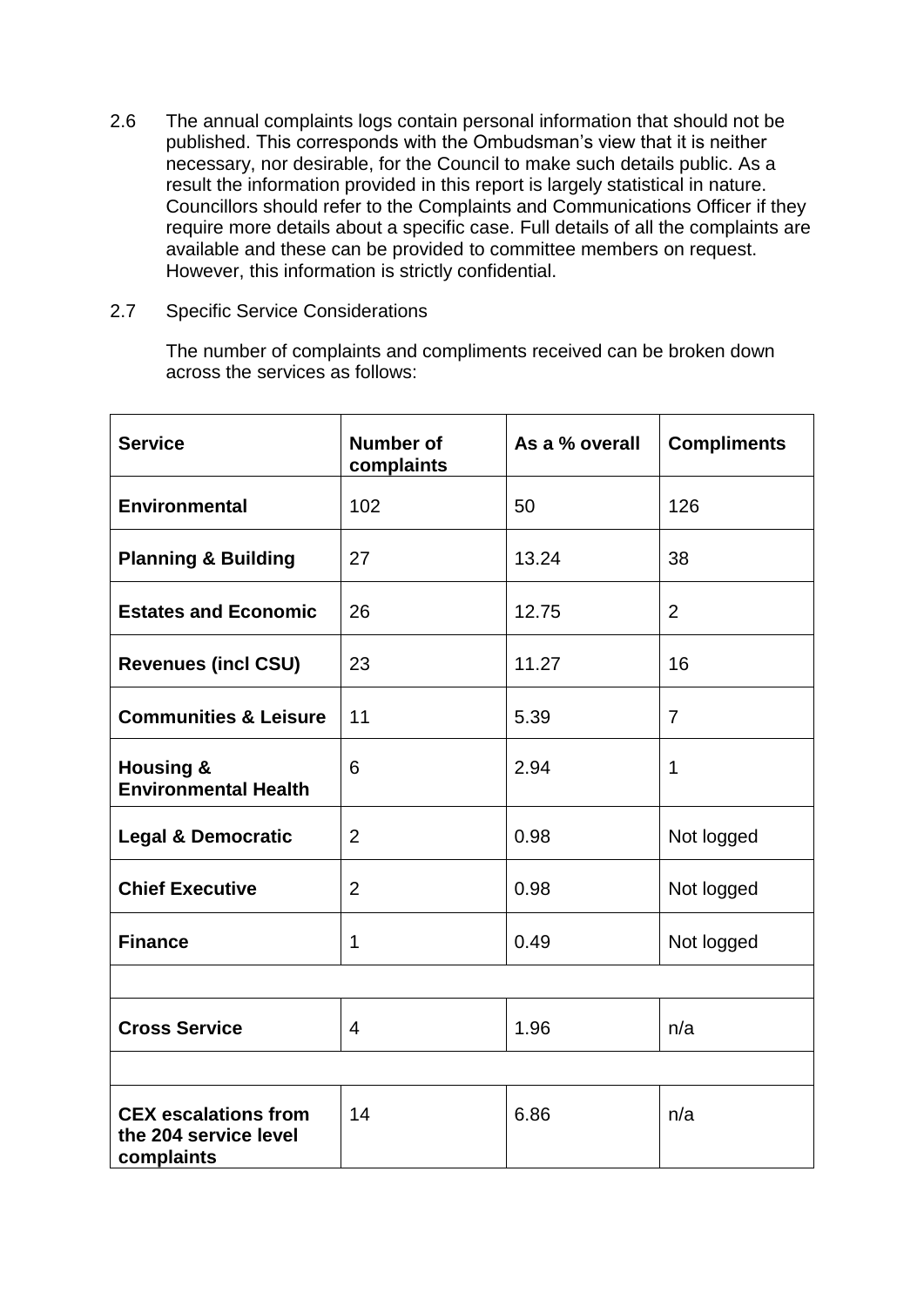- 2.8 The number of complaints for each service does not, of course, necessarily provide a direct correlation with the standard of customer service provided, and these overall results cannot be treated in isolation. Each of these service results are heavily influenced by the type of business transacted by that service, for example, the number of customer facing transactions carried out, the public profile of the actions carried out by that service, and whether the customer has alternative formal routes for redress or appeal.
- 2.9 The Environmental Service receives the highest number of complaints but these are very low when considering the number of interactions it has with the public. For example, in 2018/19, the Environmental Service provided waste and recycling collections to almost 55,000 properties within Test Valley each week. This totals almost 2,900,000 collections a year. Using this example, the number of complaints received equates to only 0.003% of collections.
- 2.10 In 2018/19, the Planning and Building Service dealt with 4,381 planning related matters, comprising of 1,512 planning applications, 448 pre-app enquiries, 1,004 condition discharge applications, 628 tree applications and 789 planning enforcement cases. Against this background, the figures show that the number of complaints received against the volume of work undertaken by the Planning and Building Service equates only to approximately 0.6% of the work carried out.
- 2.11 An analysis of the root cause of complaints received has shown that the majority of complaints can be categorised into four main types:

| <b>Type of complaint</b>                         | Percentage |
|--------------------------------------------------|------------|
| Council error/incorrect action                   | 22         |
| Unhappy with decision/action taken by<br>Council | 48         |
| Staff conduct                                    | 11         |
| No response received/poor<br>communication       | 9          |
| theı                                             | 10         |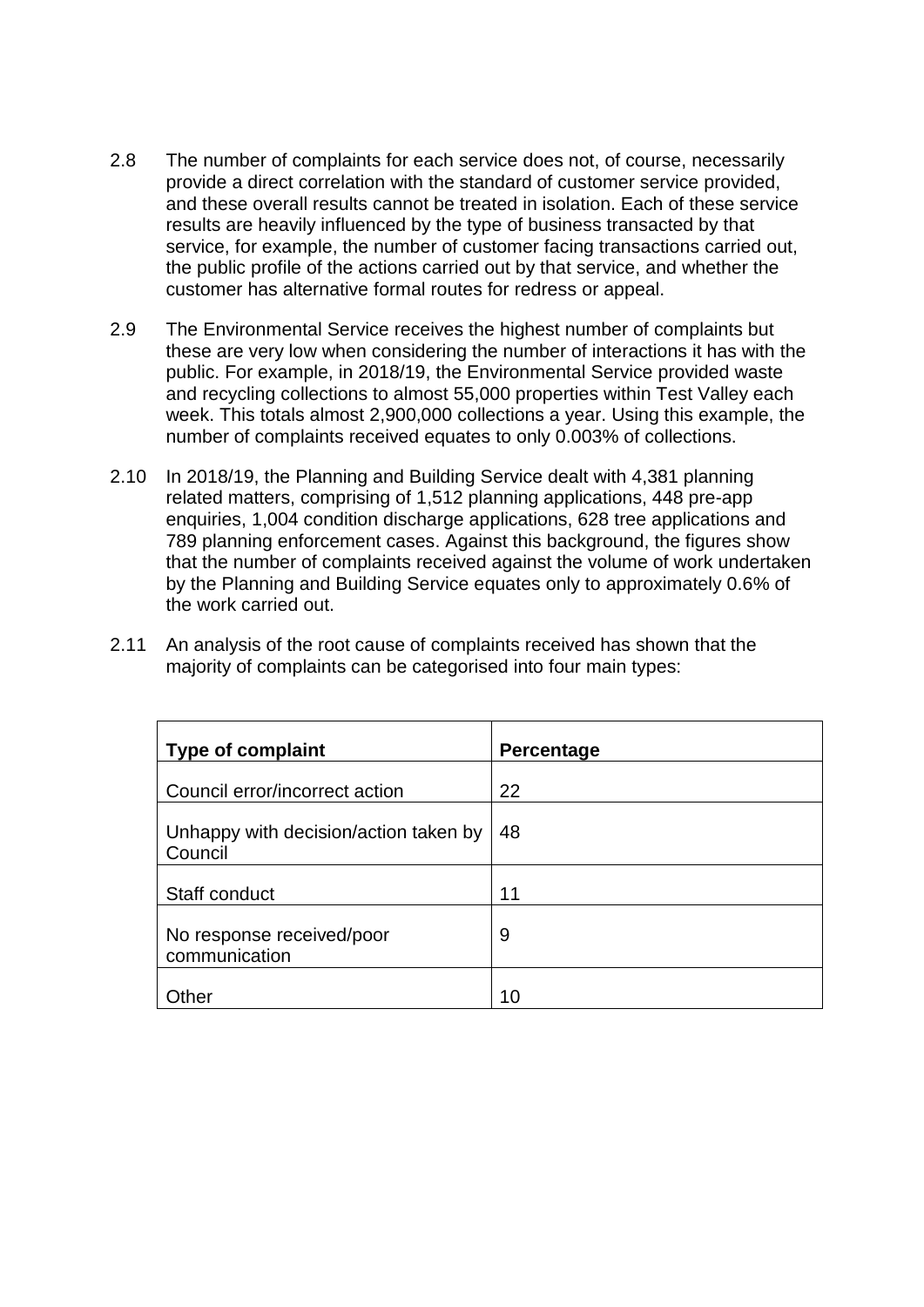

## **3 Learning Points**

- 3.1 The Council treats every complaint as an opportunity to identify learning outcomes and improve service provision. Complaints are valuable not only in identifying service improvements but in improving public perception and satisfaction with the Council as a whole. Each complaint can be an opportunity to make changes or service improvements on a small or greater scale.
- 3.2 Annexes 3 9 are reports that provide specific detail on a selection of complaints within different services as examples to illustrate this. The report on the complaints escalated to the Chief Executive (Annex 3) details every complaint that progressed to Stage 2 of the complaints process.
- 3.3 Examples of some of the learning points and improvements made as a result of complaints during 2018/19 include:
	- Managers continuing to use trends identified in the learning outcomes to resolve recurring issues and using examples of these complaints for training and discussion in team meetings.
	- Reviewing and improving communication with residents on tree removals that may impact them or their property.
	- Ensuring continuity in communication for ongoing complaints and keeping the complainant informed on updates.
	- Ensuring adequate photos are taken and included in planning reports.
	- Reviewing fraud cases to ensure information held from DWP is up to date.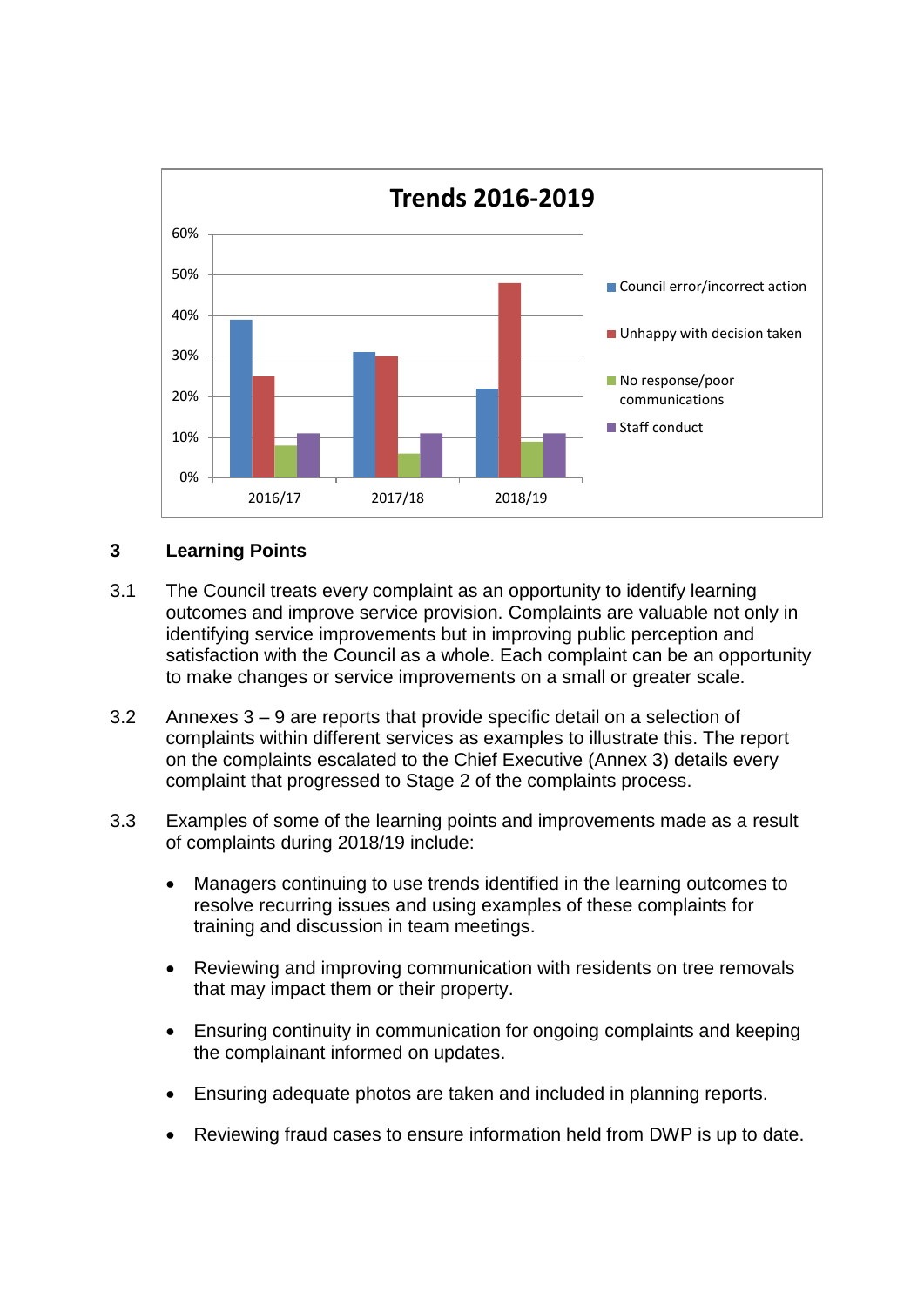#### **4 Time Taken to Respond**

- 4.1 The Council's service standard is to respond in full to a complaint within 10 working days of receipt, or if this is not possible within that time (for example, because of the complexity of the complaint, the number of third parties involved or awaiting additional information), a holding response is sent to the customer. This standard was met in 82% of service complaints, with 167 out of 204 complaints answered in this time frame.
- 4.2 When a complaint is escalated to stage 2, the Chief Executive has 15 working days to respond. This standard was met in 86% of escalated complaints with 12 out of 14 complaints answered in this time frame. Where it is not possible to respond within this time frame, the complainants are made aware that there will be a delay.

#### **5 Unreasonable or Unreasonably Persistent Complainants**

5.1 There are currently no complainants determined as vexatious.

#### **6 The Local Government and Social Care Ombudsman**

- 6.1 The Local Government and Social Care Ombudsman (LGSCO) produces an annual letter which is attached as Annex 1. Annex 2 contains a guide to understanding the statistics provided. The number of complaints or enquiries received by the LGSCO does not necessarily match with the number of complaints progressed to the LGSCO by the Council. This is because in some cases, complainants approaching the LGSCO directly may be given advice or be referred to another organisation and the Council may not be aware of this. The LGSCO will also refer a complainant back to the Council if the complaint has not completed the local authority's complaints procedure and in some cases, the complainant may choose not to come back to the Council.
- 6.2 During the year 2018/19 the Council received 7 initial complaint enquiries from the LGSCO of which the LGSCO opted to investigate only 2.

The table below also includes a complaint counted on the 2017/18 report as it was under investigation but was not completed within that year.

| <b>INVESTIGATED</b> |                                                                                                                                                                                            |                                                                                                                     |                                                                                                                                                                                                                                                              |  |
|---------------------|--------------------------------------------------------------------------------------------------------------------------------------------------------------------------------------------|---------------------------------------------------------------------------------------------------------------------|--------------------------------------------------------------------------------------------------------------------------------------------------------------------------------------------------------------------------------------------------------------|--|
| <b>Date</b>         | <b>Subject Matter</b>                                                                                                                                                                      | <b>Action Taken</b>                                                                                                 | <b>LGSCO outcome</b>                                                                                                                                                                                                                                         |  |
| 23 Jan 18           | <b>Complaint from</b><br>previous year as<br>investigation not<br>completed in 2017/18.<br>The LGSCO only<br>investigated part of this<br>complaint regarding the<br>Andover Airfield site | Information and previous<br>responses sent to LGSCO<br>as requested.<br>Final decision provided on<br>27 June 2018. | Decision: The Ombudsman  <br>found no fault by the<br>Council in how it attempted<br>to install acoustic fencing to<br>mitigate the noise from a<br>business park near the<br>complainant's home.<br>However, the Ombudsman<br>did find fault by the Council |  |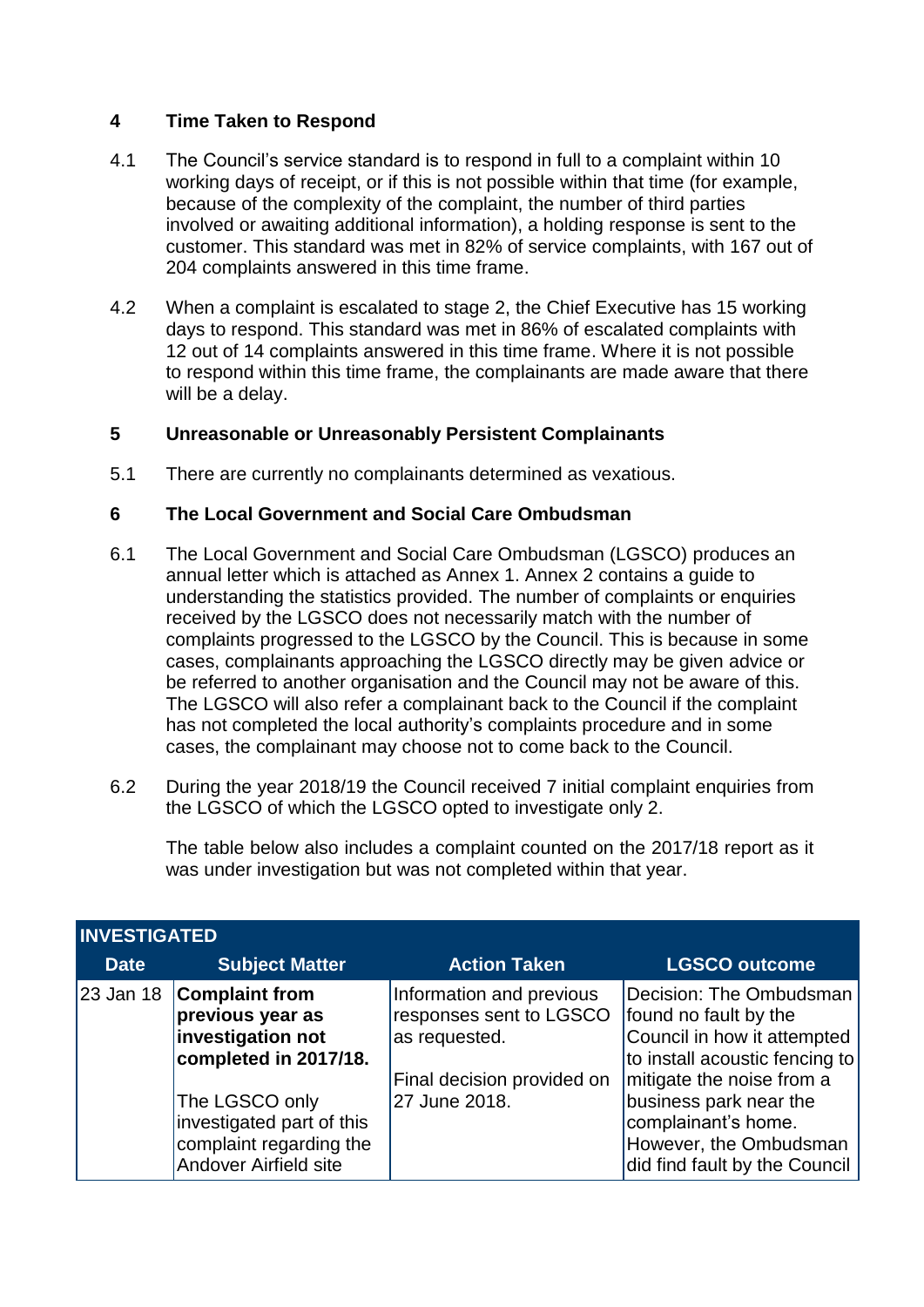|                         | development.<br>Specifically that the<br>Council "assumed<br>responsibility from the<br>developer for installing<br>acoustic fencing but<br>failed to do so" as<br>sections of the fencing<br>have yet to be installed.                                                                   |                                                                                                                                                                                                                                                                                                                                                         | with regards to its delay in<br>bringing this matter to a<br>conclusion. This caused<br>the complainant<br>unnecessary frustration.<br>The Council agreed to pay<br>the complainant financial<br>redress in recognition of<br>this.                                                                                                                                                                       |  |
|-------------------------|-------------------------------------------------------------------------------------------------------------------------------------------------------------------------------------------------------------------------------------------------------------------------------------------|---------------------------------------------------------------------------------------------------------------------------------------------------------------------------------------------------------------------------------------------------------------------------------------------------------------------------------------------------------|-----------------------------------------------------------------------------------------------------------------------------------------------------------------------------------------------------------------------------------------------------------------------------------------------------------------------------------------------------------------------------------------------------------|--|
|                         |                                                                                                                                                                                                                                                                                           |                                                                                                                                                                                                                                                                                                                                                         | A letter was sent with<br>apology and payment and<br>complaint closed by<br>LGSCO with a compliance<br>outcome of remedy<br>completed.                                                                                                                                                                                                                                                                    |  |
| 31 May 18               | <b>LGSCO</b> investigated<br>complaint regarding the<br>alleged failure of the<br>Planning department to<br>deal with breaches of<br>planning consent at the<br>property next door to the<br>complainant, including<br>how the application and<br>approval for extension<br>were handled. | Information provided as<br>requested, including<br>clarification that all alleged<br>breaches have been<br>investigated and where<br>required, retrospective<br>applications received. The<br>Council will continue to<br>seek remedies for any<br>breach of control and<br>respond to unauthorised<br>works.<br>Decision provided 7<br>September 2018. | Decision: The Ombudsman<br>has found the Council was<br>not at fault and that the<br>Council properly<br>considered the objections<br>raised by the complainant<br>and the Parish Council<br>before granting planning<br>permission. It also took<br>informal enforcement<br>action in response to the<br>breaches of planning<br>control reported by the<br>complainant, which it was<br>entitled to do. |  |
|                         | 14 Aug 18   LGSCO investigated<br>complaint regarding the<br>retention of an Article 4<br>Direction over rural land.                                                                                                                                                                      | Information and<br>clarification provided as<br>requested.<br>Decision provided 23<br>October 2018.                                                                                                                                                                                                                                                     | Decision: The Ombudsman<br>has found the Council was<br>not at fault as it reviewed<br>whether the directions were<br>still necessary and followed<br>the correct guidance before<br>deciding to retain them.                                                                                                                                                                                             |  |
| <b>NOT INVESTIGATED</b> |                                                                                                                                                                                                                                                                                           |                                                                                                                                                                                                                                                                                                                                                         |                                                                                                                                                                                                                                                                                                                                                                                                           |  |
| <b>Date</b><br>3 May 18 | <b>Subject Matter</b><br><b>LGSCO</b> notified the                                                                                                                                                                                                                                        | <b>Action Taken</b><br>CEX provided previous                                                                                                                                                                                                                                                                                                            | <b>LGSCO outcome</b><br>Decision: The Ombudsman                                                                                                                                                                                                                                                                                                                                                           |  |
|                         | Council of a complaint<br>they received regarding<br>the Council's decision to<br>close one block of public<br>toilets in their town and<br>demolish another. They<br>allege that the                                                                                                     | responses and clarification<br>on how the identical, pre-<br>filled complaint forms were<br>processed as part of a<br>campaign to "Save<br>Andover Public Toilets".                                                                                                                                                                                     | does not intend to<br>investigate this complaint.<br>This is because it is<br>unlikely to find fault in the<br>Council's actions.                                                                                                                                                                                                                                                                         |  |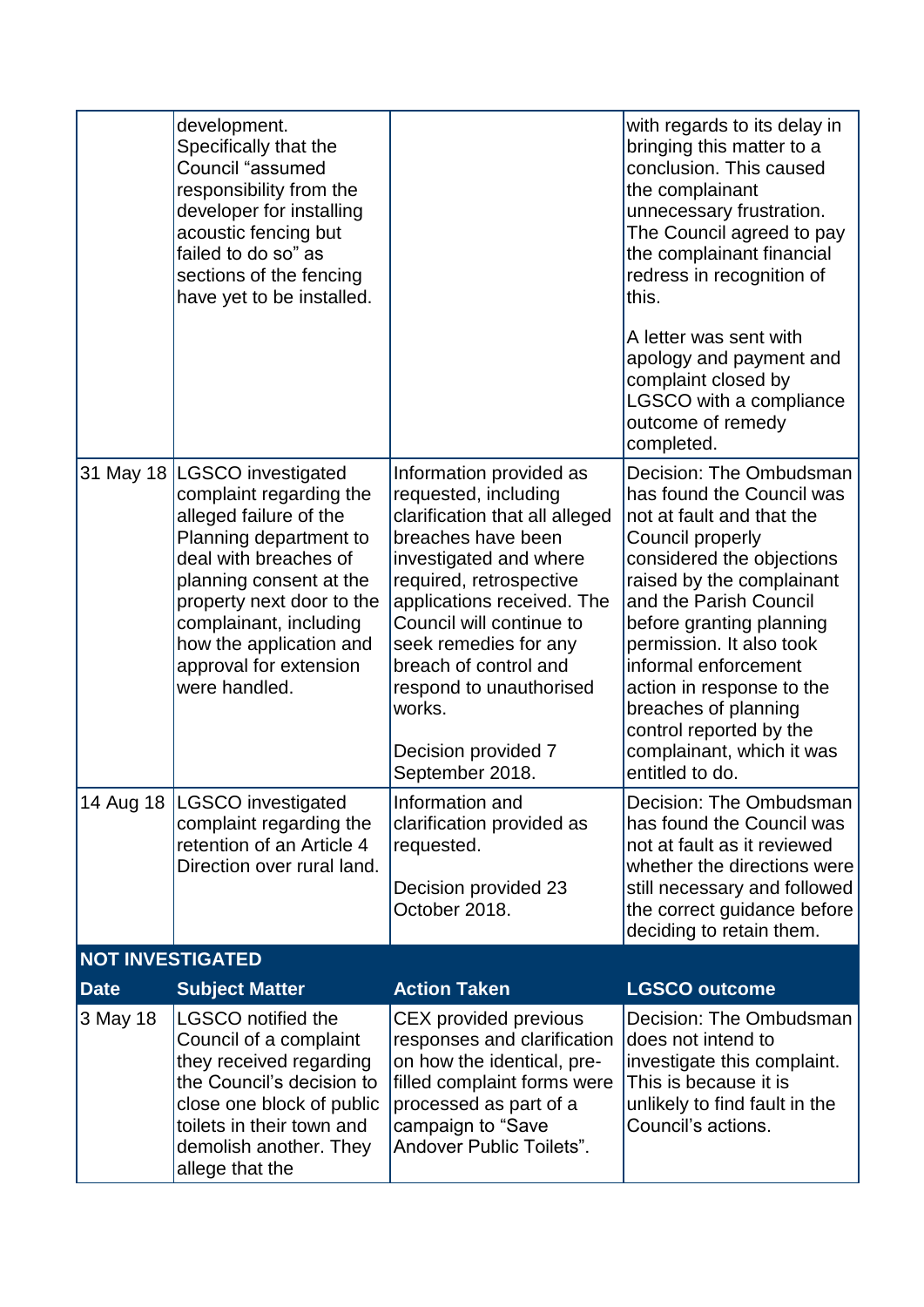|           | (CTS) now in operation is provided 21 June 2018.<br>not fit for purpose.                                                                                                                                        | community toilet scheme Decision to not investigate                                                                                                                                                                                                                  |                                                                                                                                                                                                                                                                                                   |
|-----------|-----------------------------------------------------------------------------------------------------------------------------------------------------------------------------------------------------------------|----------------------------------------------------------------------------------------------------------------------------------------------------------------------------------------------------------------------------------------------------------------------|---------------------------------------------------------------------------------------------------------------------------------------------------------------------------------------------------------------------------------------------------------------------------------------------------|
| 21 Jul 18 | <b>LGSCO</b> request for<br>information on a<br>complaint regarding a<br>path that has not been<br>created as part of a<br>development. However<br>the planning application<br>is still under<br>consideration. | Information and<br>clarification provided to<br>LGSCO as requested.<br>Decision to not investigate<br>provided 22 August 2018.                                                                                                                                       | Decision: The complaint is<br>that the footpaths required<br>under a planning<br>permission have not been<br>created. The Ombudsman<br>will not investigate this<br>complaint because the<br>matter is being considered<br>in a new planning<br>application which has not<br>yet been determined. |
|           | 26 Sept 18 Withdrawn complaint.<br>LGSCO notified of a<br>complaint received<br>regarding a Housing<br>Benefit claim and how it<br>was assessed, including<br>an appeal.                                        | Information and previous<br>responses provided to<br>LGSCO as requested.<br>Notification that the<br>complaint was withdrawn<br>received 4 October 2018.                                                                                                             | Decision: This complaint<br>was withdrawn by the<br>complainant and therefore<br>the LGSCO did not<br>investigate it.                                                                                                                                                                             |
| 6 Feb 19  | The LGSCO notified the<br>Council of a complaint<br>they received about the<br>lack of enforcement<br>action regarding an<br>alleged flytipping of soil<br>near the complainant's<br>property.                  | Information and<br>clarification provided to<br>LGSCO as requested.<br>Decision to not investigate<br>provided 20 February<br>2019.                                                                                                                                  | Decision: The Ombudsman<br>will not investigate this<br>complaint about the<br>Council's decision not to<br>take enforcement action<br>against someone the<br>complainant says carried<br>out a fly-tip. This is<br>because there is<br>insufficient evidence of<br>fault by the Council.         |
| 15 Feb 19 | The LGSCO advised that<br>a complaint had been<br>received regarding the<br>advice officers gave, in<br>response to a Planning<br>and Building query.                                                           | No action was required as<br>the LGSCO advised<br>immediately of their<br>decision not to investigate<br>this complaint. This was<br>currently dealt with by the<br>Council at Stage 1 and 2 of<br>the complaints process.<br>Decision provided 15<br>February 2019. | <b>Decision: The</b><br>Ombudsman will not<br>investigate this complaint.<br>This is because the<br>complaint is late and it is<br>unlikely he would find fault<br>by the Council.                                                                                                                |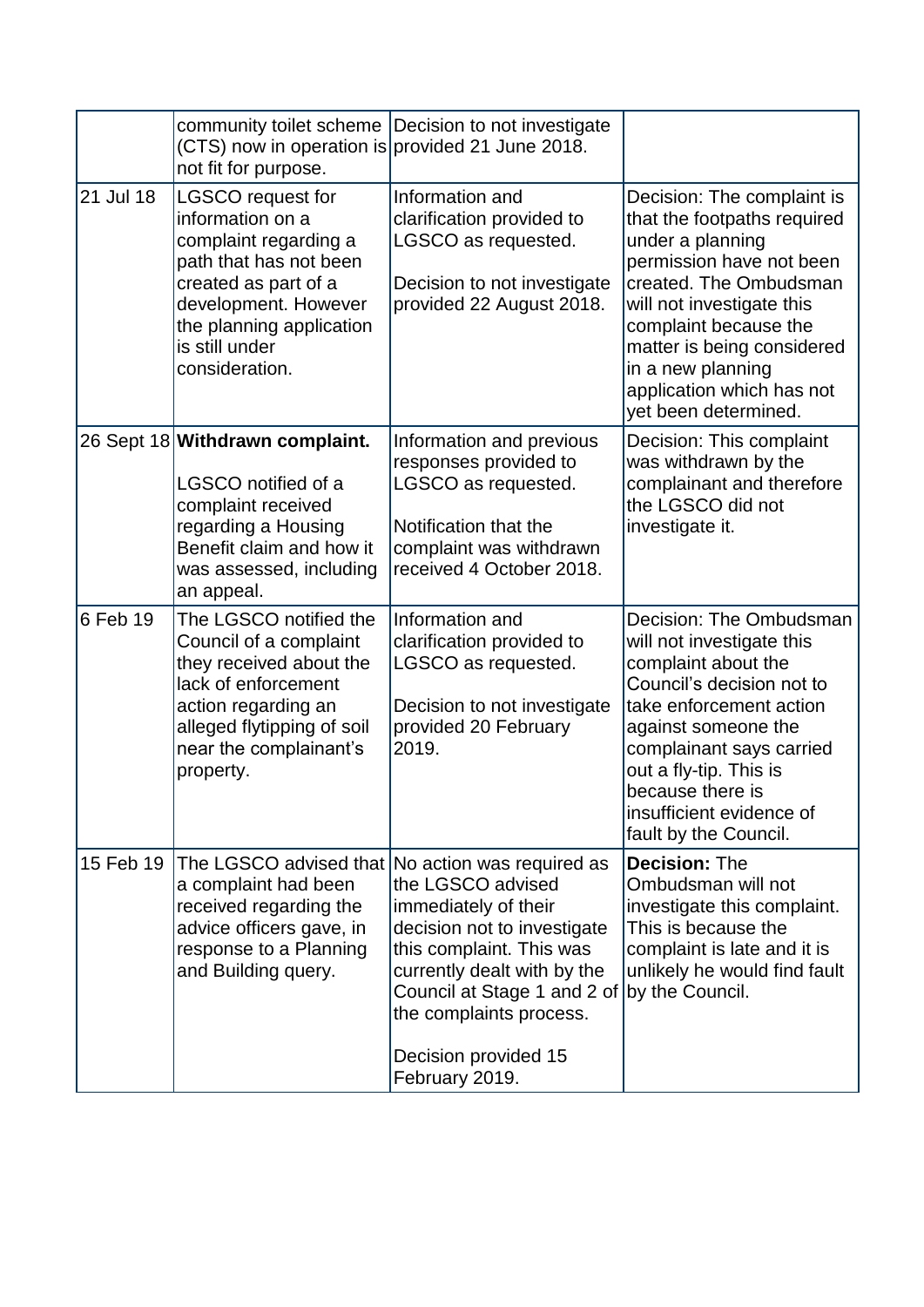6.3 The LGSCO publishes the statistics for all local authorities each year. This enables a comparison to be made between comparable authorities based on the CIPFA (Chartered Institute of Public Finance and Accountancy) 'Nearest Neighbours Model'. The model provides a "family group" of local authorities that are comparable for bench-marking purposes. However, it is important to note that this is not an exact comparison due to the unique nature of each authority and the services they provide, as well as the geographical area and related issues. It can therefore only be used for ascertaining an approximate and informal bench-mark.

| <b>Authority Name</b>                   | <b>Total</b><br>complaints<br>assessed | Decision:<br><b>Complaint</b><br>not upheld | Decision:<br><b>Complaint</b><br>upheld |
|-----------------------------------------|----------------------------------------|---------------------------------------------|-----------------------------------------|
| <b>Test Valley Borough Council</b>      | 7                                      | 2                                           |                                         |
| Ashford Borough Council                 | 19                                     |                                             |                                         |
| <b>East Hampshire District Council</b>  | 17                                     | 4                                           | 4                                       |
| South Oxfordshire District Council      | 10                                     | 3                                           | $\Omega$                                |
| Vale of White Horse District<br>Council | 12                                     | $\mathbf 0$                                 | 0                                       |

#### **7 Other matters**

7.1 The reporting of complaints is embedded in the Council's performance management process, giving further opportunity for issues to be raised throughout the year, and for wider corporate trends to be identified should they arise.

## **8 Conclusion**

- 8.1 Complaints at service level have slightly increased this year, after a significant decrease last year and a largely static previous three years. The number of complaints escalated to the Chief Executive has also slightly increased this year from 12 in 2017/18 to 14 in 2018/19. Heads of Service continue to be encouraged to escalate a complaint to the Chief Executive if required, in the interests of efficiency and the Council continues to signpost complaints to the LGSCO as recommended.
- 8.2 Complaints are also occasionally raised via social media channels, including Twitter and Facebook, which continue to be monitored by both CSU and the Communication Team. They respond to Twitter enquiries and monitor Facebook messages, directing complainants to the complaints process where necessary.